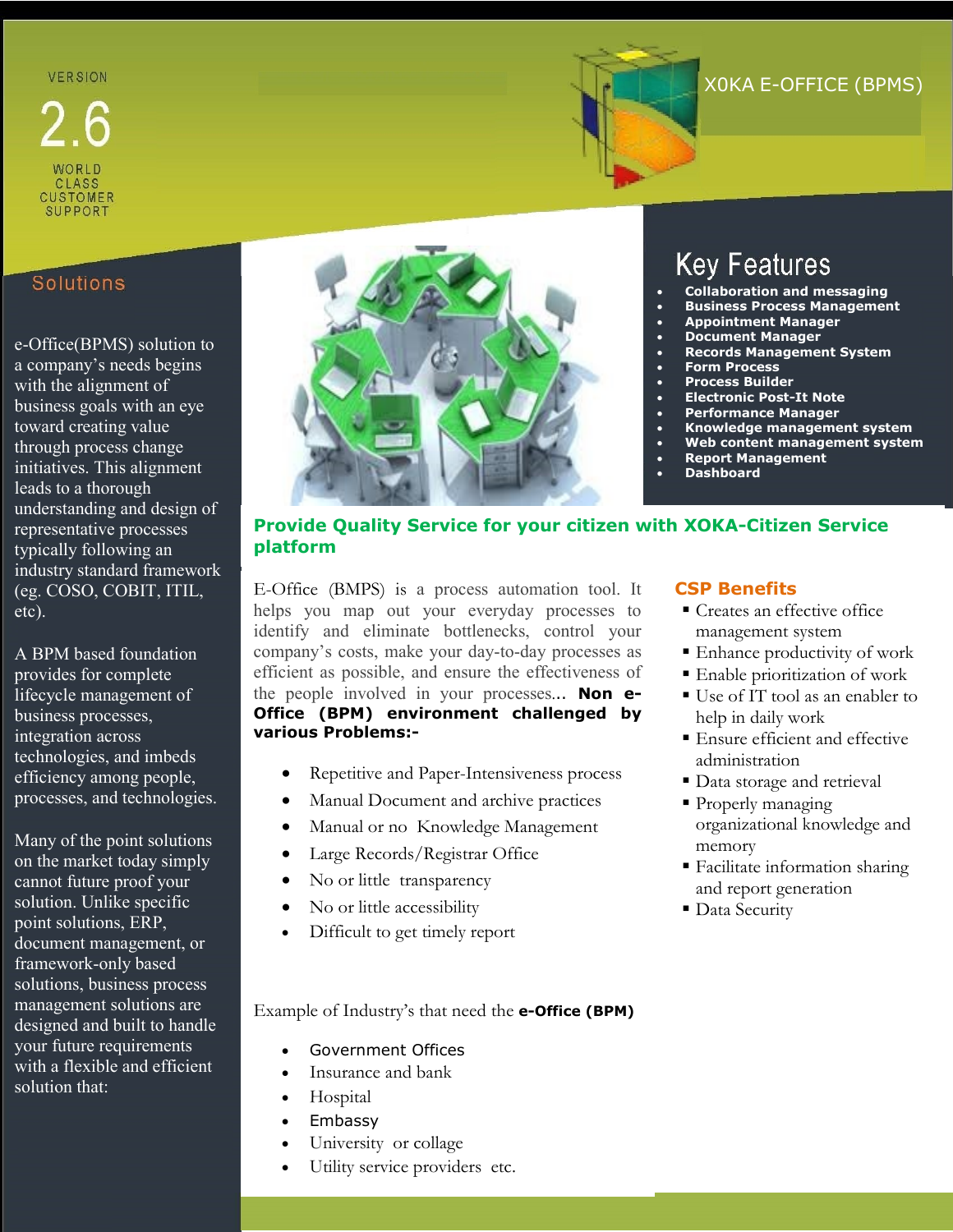#### **What Is XOKA e-office?**

XOKA-office(BPM) is a solution that enable paperless environment with the capabilities of two-way interaction between employees. E**office(BPM)** is designed based on Service Oriented Architecture (SOA). It uses XML schemes for data modeling and transferring, and SOAP for data exchanges.

### **The core components of e-office(BPM) are:**

- Content Management System (CMS)
- Business Process Management (BPM)
- Multi-channel Delivery interfaces
- Gateway to legacy applications
- Knowledge management
- Document management
- Dashboard
- Report managements
- Mobility, collaboration and productivity



#### **Figure 1: The XOKA eOffice (BPMS) example of insurance Process model.**

### **Application Capabilities**

Our solution offerings may correspond to only one or a number of different application capabilities. The **XOKA eOffice(BPMS)** application capabilities are described below:

- **Employee interaction** Providing integrated portals and contact centers with an open source Donnet-nuke CMS.
- **Intelligent forms and workflow** Form builder and business process manager provide a solution that combines rich electronic forms with workflow and integrated records management capability
- **Case and records management** –Integrated with the Microsoft<sup>®</sup> Office System provides intelligent contact center and case management solutions
- **Mobility, collaboration and productivity** Unified Communication and Notification including SMS, Email and Enterprise Content Management solutions
- **Performance management** Microsoft Business Intelligence solutions provide data warehousing, reporting and analysis, and performance management toolsets to foster productivity and enhance decision making
- **Knowledge management**  integration with Wiki to keep the organization knowledge, that helps to understand and interpret data in the context of its period and location
- **Integration with backend systems** Capabilities for financial management, project accounting, human resource management, business analytics, and customer relationship management.
- **Identity Management** Identity management solutions, including Windows CardSpace, allow government organizations to protect citizens' and businesses' online identities and be sure that people are who they say they are
- **Infrastructure optimization** Application platform, business productivity infrastructure and core infrastructure optimization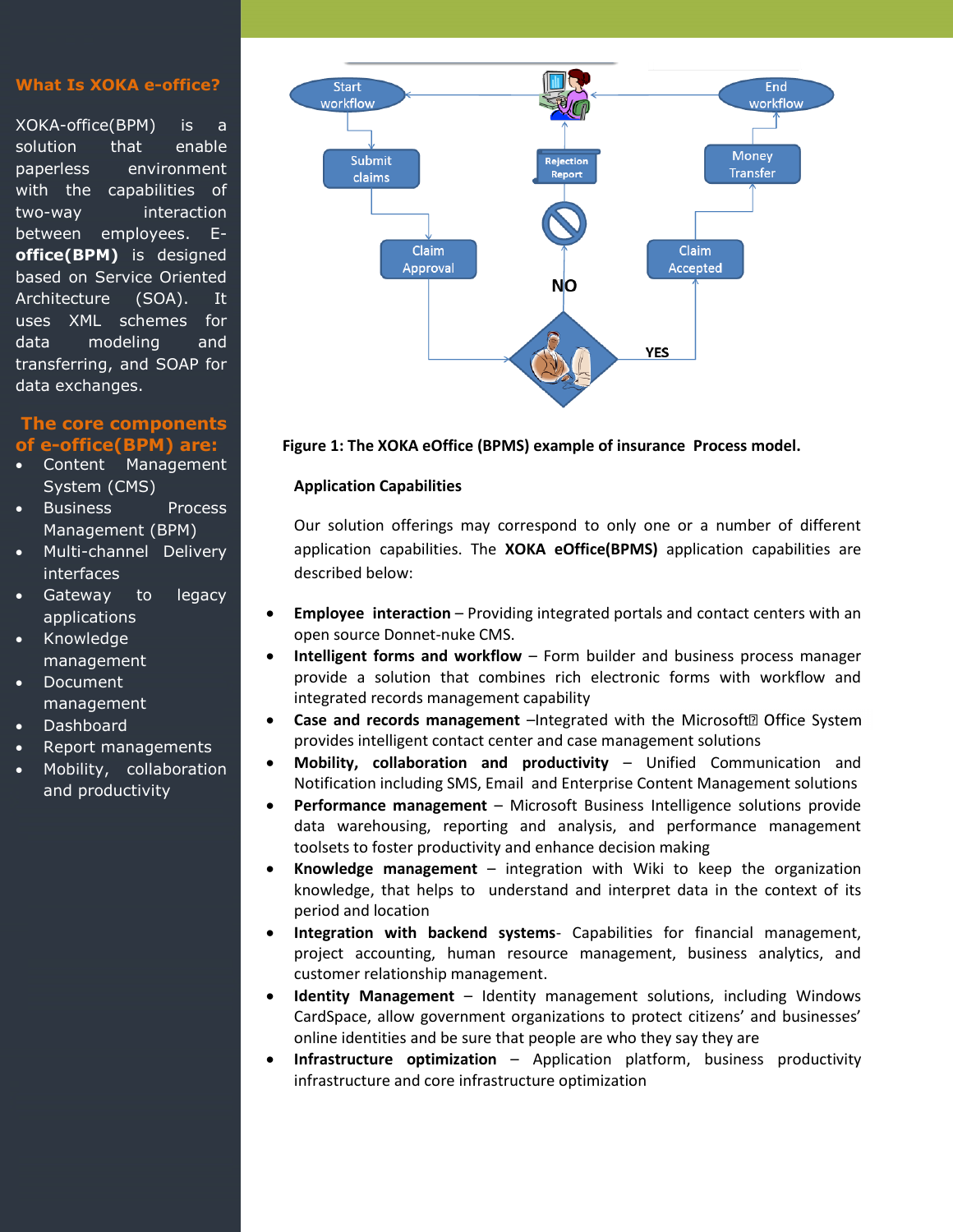### **Essay Integration**

- LADP services.
- Microsoft Dynamics
- Microsoft AX
- $\bullet$  SAP
- Outlook integration
- Any kind of open systems

### **Ease of Use**

Single sign on SMS Notification One click away Report Essay User interface

### **How is e-office (BPMS) Software different from ERP?**

While [ERP systems](http://www.ultimus.com/ERP/) offer great benefits in being able to integrate disparate systems and applications, insight and visibility into the ERP processes is limited. Moreover, in today's market and economy, it is vital to be able to move quickly when deciding to automate new systems for various reasons (cost, resources, competitive advantage, etc.). A Business Process Management Software Suite provides strengths in four main areas regarding business processes:

- Process Modeling
- Automation
- Management
- Process Optimization

One could argue that an advantage that ERP systems offer is that they effectively handle Process Automation and Management, but do not require the intense coding resources and long project plans that many BPMS software systems do.

A BPMS like the dynamic NAV not only provides workflow automation capabilities, but offers the ability to automate and manage business processes with little to no coding needed. Moreover, BPM software has the ability to provide process analytics BEFORE AND AFTER the business process goes live, a true differentiator from ERP. Having the ability to "take a step back" from the day to day of your business and analyze your business processes for bottlenecks, inefficiencies, and cost control will enable you to ensure your process automation efforts provide you the return on investment (ROI) your company executives are demanding